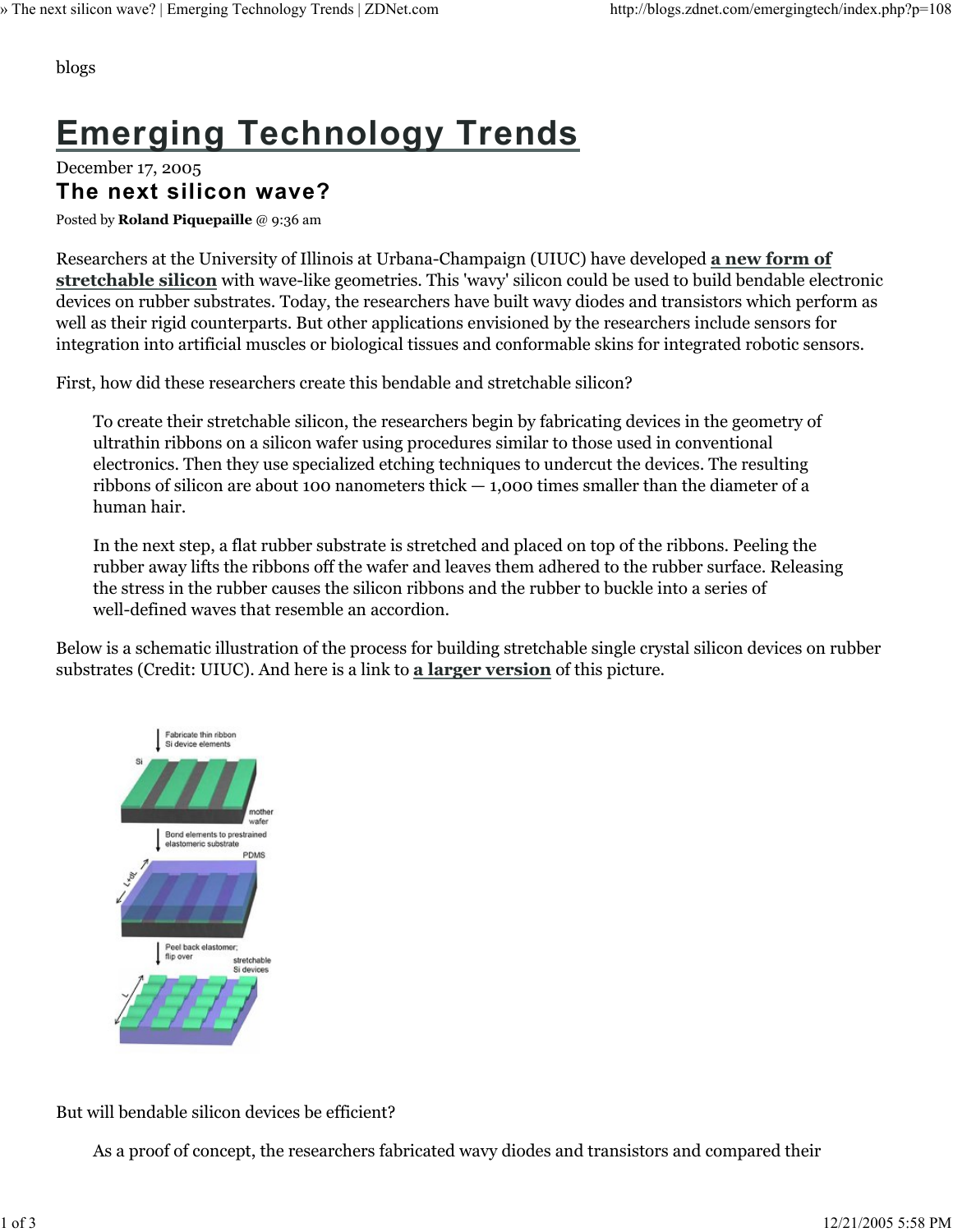performance with traditional devices. Not only did the wavy devices perform as well as the rigid devices, they could be repeatedly stretched and compressed without damage, and without significantly altering their electrical properties.

Here is a short quote from **John Rogers**, a professor of materials science and engineering at UIUC, who worked on this project with **his group**.

"These stretchable silicon diodes and transistors represent only two of the many classes of wavy electronic devices that can be formed," Rogers said. "In addition to individual devices, complete circuit sheets can also be structured into wavy geometries to enable stretchability."

The research work has been published online by 'Science' as an advanced publication on December 15, 2005, under the title "A Stretchable Form of Single-Crystal Silicon for Electronics on Elastomeric Substrates." Here is a link to **the abstract**.

Sources: University of Illinois at Urbana-Champaign news release, via EurekAlert!, December 15, 2005; and various web sites

You'll find related stories by following the links below.

 **Chips Electronics Materials Physics Sensors Comments | Blog This | E-mail This | Print This | Permalink**

## **Categories: Science & Nature, Engineering & Innovation Previous Post Next Post**



### **Trackbacks**

The URI to TrackBack this entry is: *http://blogs.zdnet.com/emergingtech/wp-trackback.php?p=108*

No trackbacks yet.

**Popular white papers, webcasts, and case studies Surveillance: The Digital Revolution** *IBM* **IP Solution Saves Accounting Giant \$400,000+** *Avaya* **Sun Java System Suites: The On-Ramp to Better Business Solutions** *Sun Microsystems* **Discover retail "megatrends" for 2010** *IBM* **New Solution Offers Protection from Serious Virus Attacks** *Hewlett-Packard* **What you need to know before deploying VoIP** *ZDNet* **Sponsored Links (About)**

#### **Plasma Treatment Systems** Atmospheric plasma systems for medical/aerospace/industial use

www.tri-star-technologies.com **Atmospheric Plasma**

for surface treatment, cleaning, nanotechnology, etching, deposition surfxtechnologies.com

**SUPERSiC Silicon Carbide** Beryllium Replacement. Optics & structures. Design flexibility. www.poco.com

## **Made with WordPress**

## **Help | Advertisements | Feedback | Reprints | Newsletters**

**Services:** Webcast.com | BNET: Business White Papers | Tech Jobs | Dan Farber & David Berlind | RSS Feeds